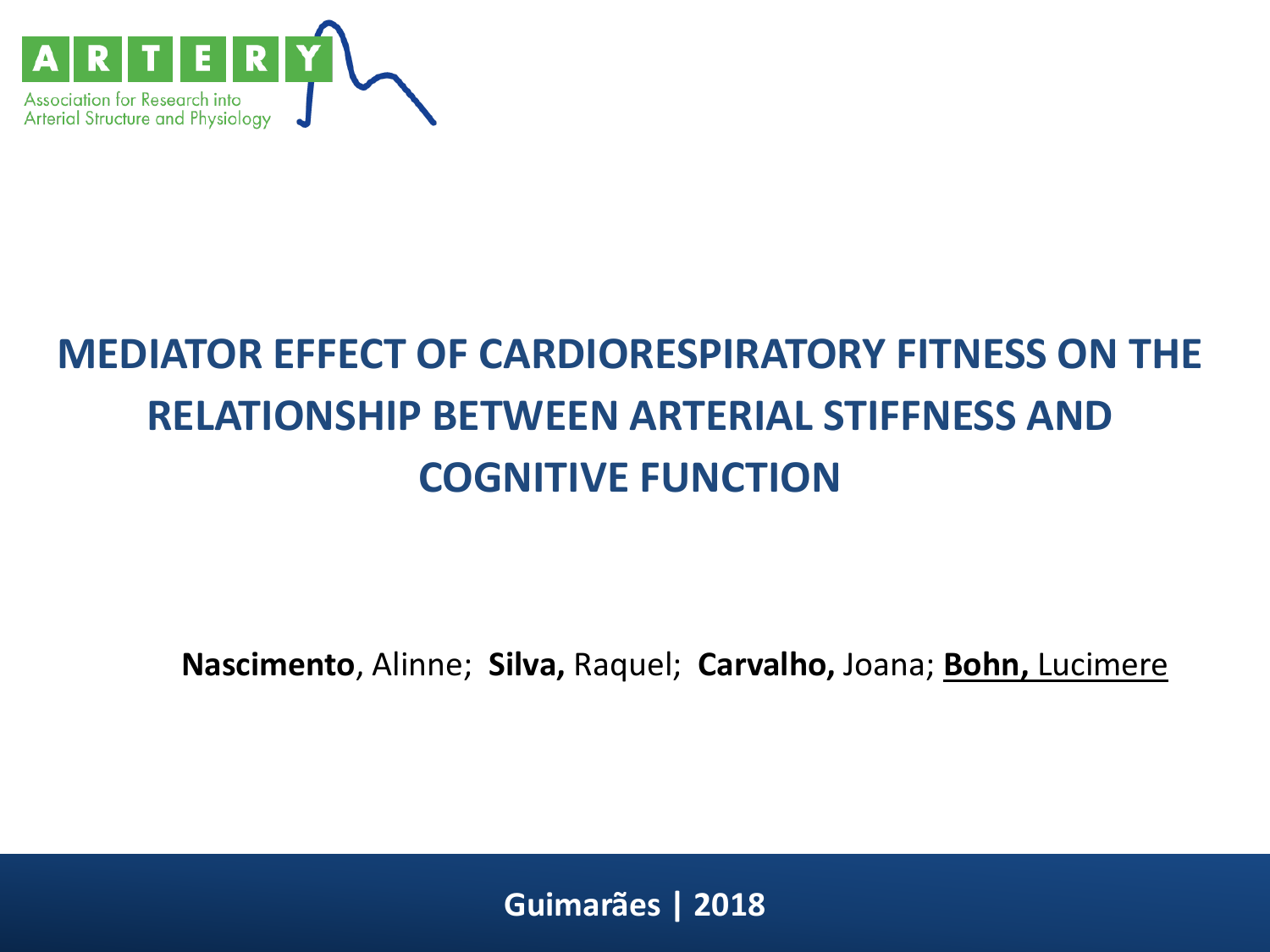



#### World Alzheimer Report 2018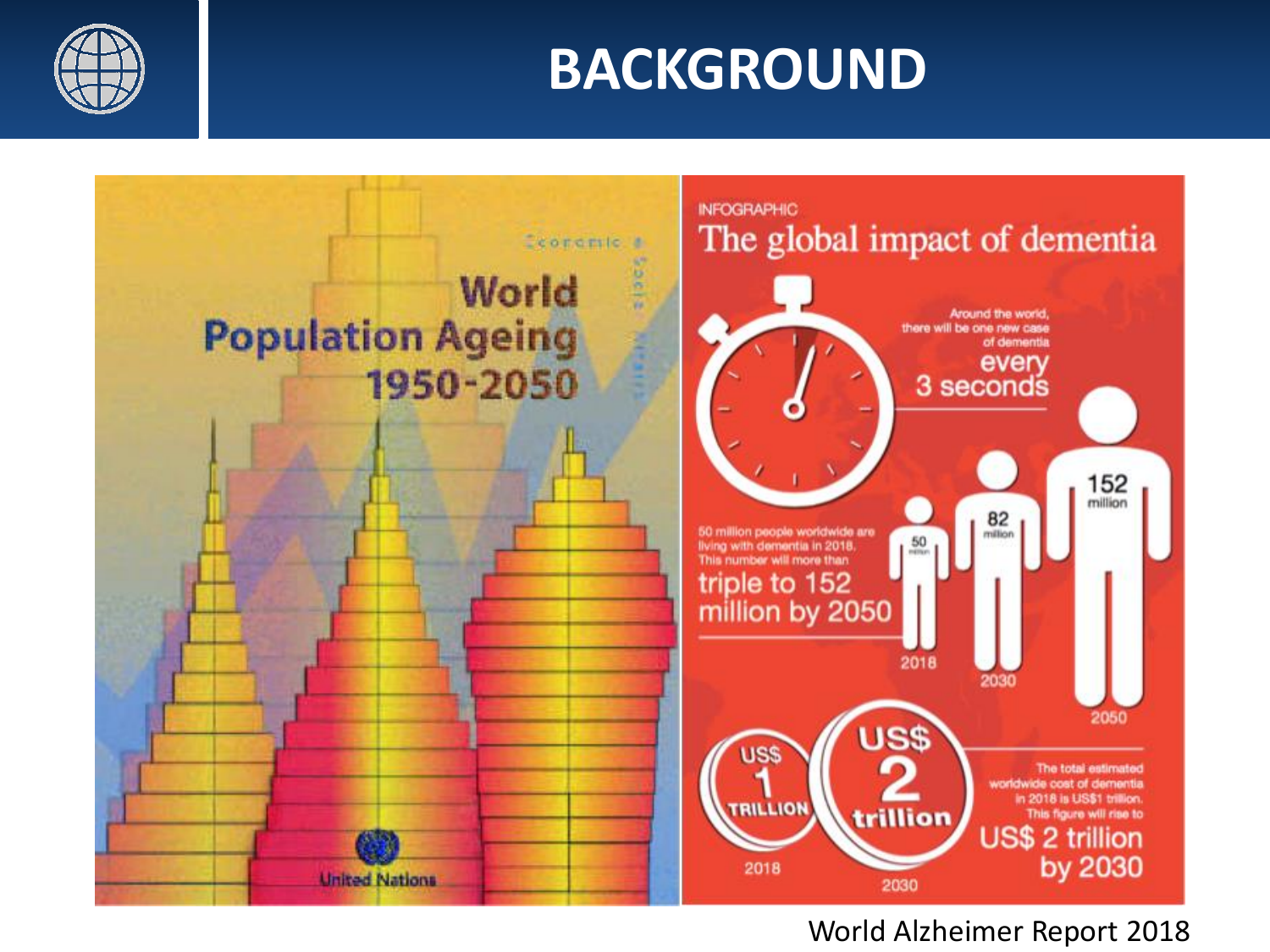



Hypertension 2008,52:1120 Brain 2011,134:3398 J Hypertens 2011,29:1469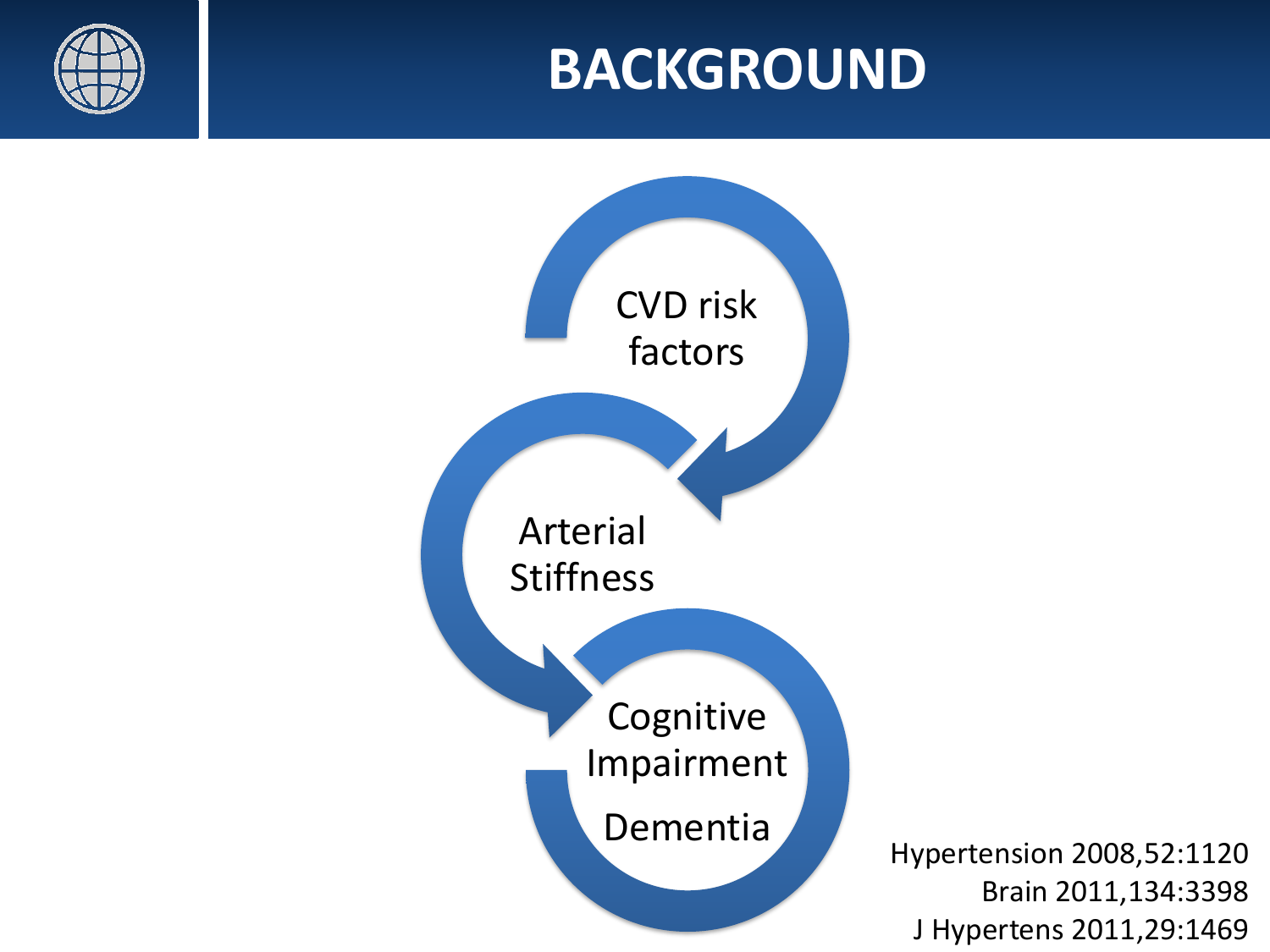

### **CARDIORESPIRATORY FITNESS:** is the ability of the circulatory and respiratory systems to supply oxygen to skeletal muscles during sustained physical exercise

Public Health Rep 1985, 100: 126

Independent predictor for all cause mortality and cardiovascular events

Jama 2009, 301: 202

Negative association between arterial stiffness and cardiorespiratory fitness

J Human Hyper2010, 24: 197; JCH 2016, 18:292

Positive association between cognitive function and cardiorespiratory fitness

J Am Geriatr Soc 2003, 51:459; Front Public Health 2017, 5:1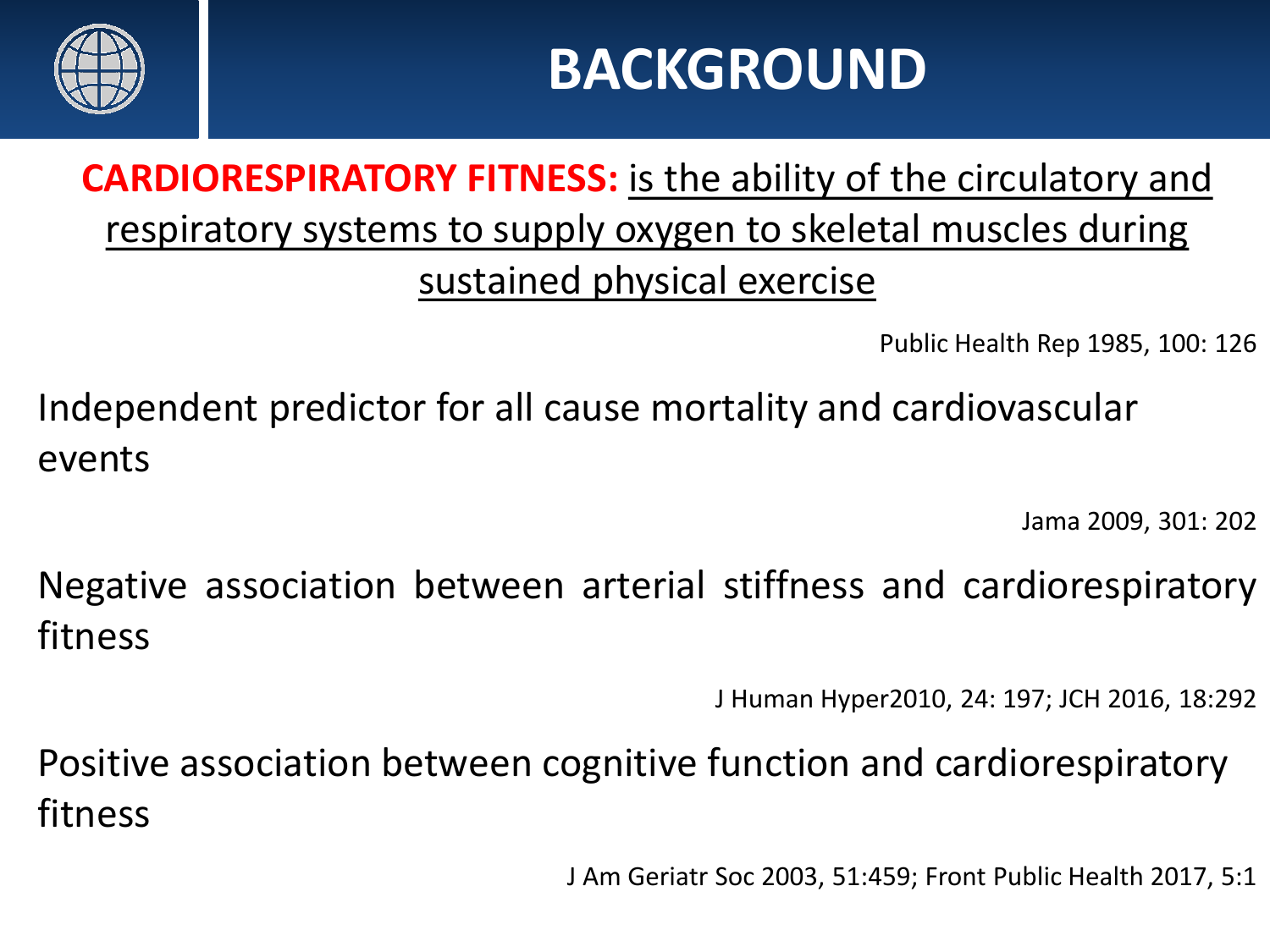

#### CARDIORESPIRATORY FITNESS

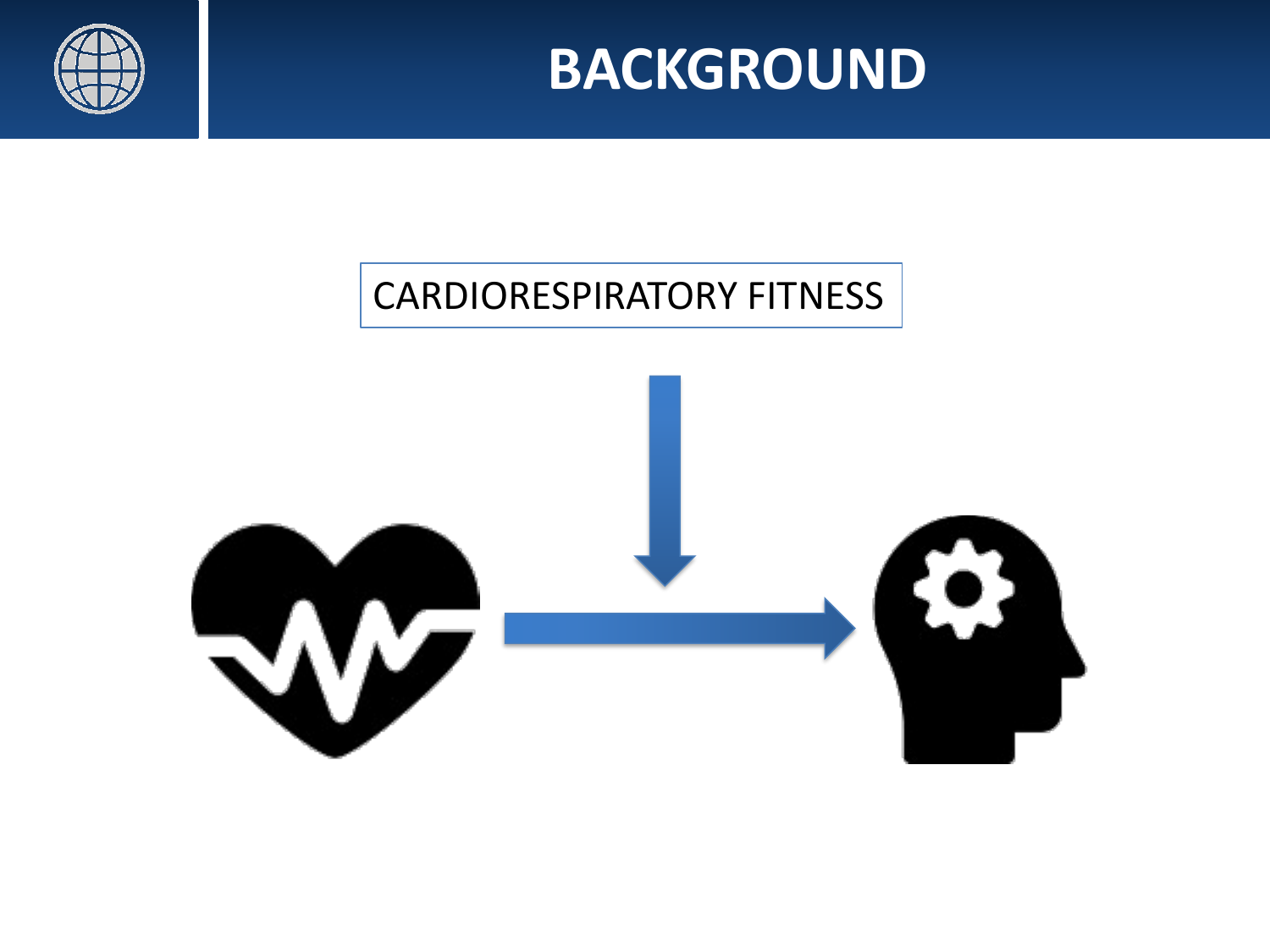

To investigate the role of cardiorespiratory fitness as a mediator of the relationship between arterial stiffness and cognitive function in apparently healthy seniors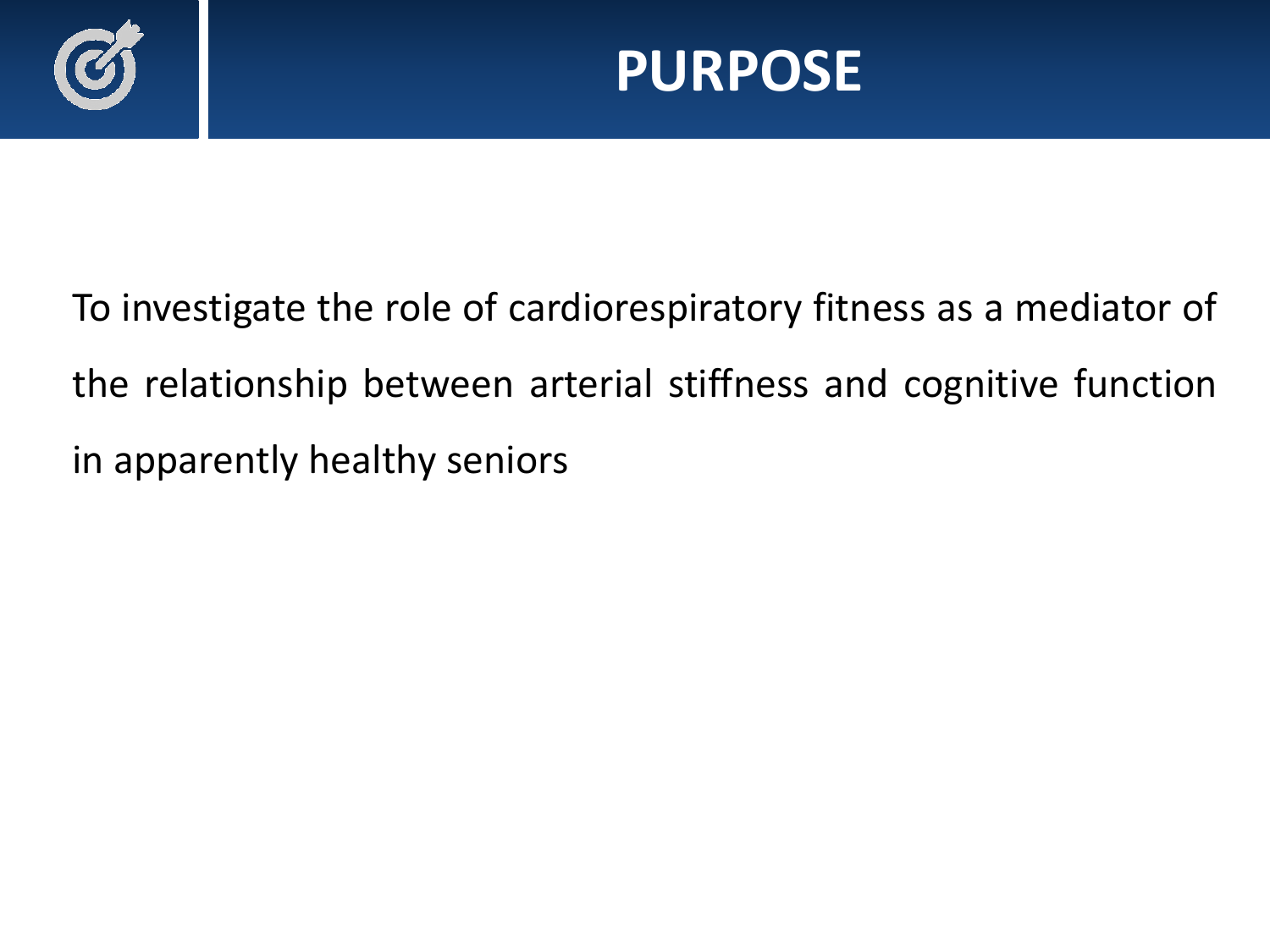



**Study Design**

▪ Cross-sectional

■ 155 participants  $(75.5 \pm 6.5 \text{ yrs})$ 

Daily-care institutions and senior physical activity programs from Porto – Portugal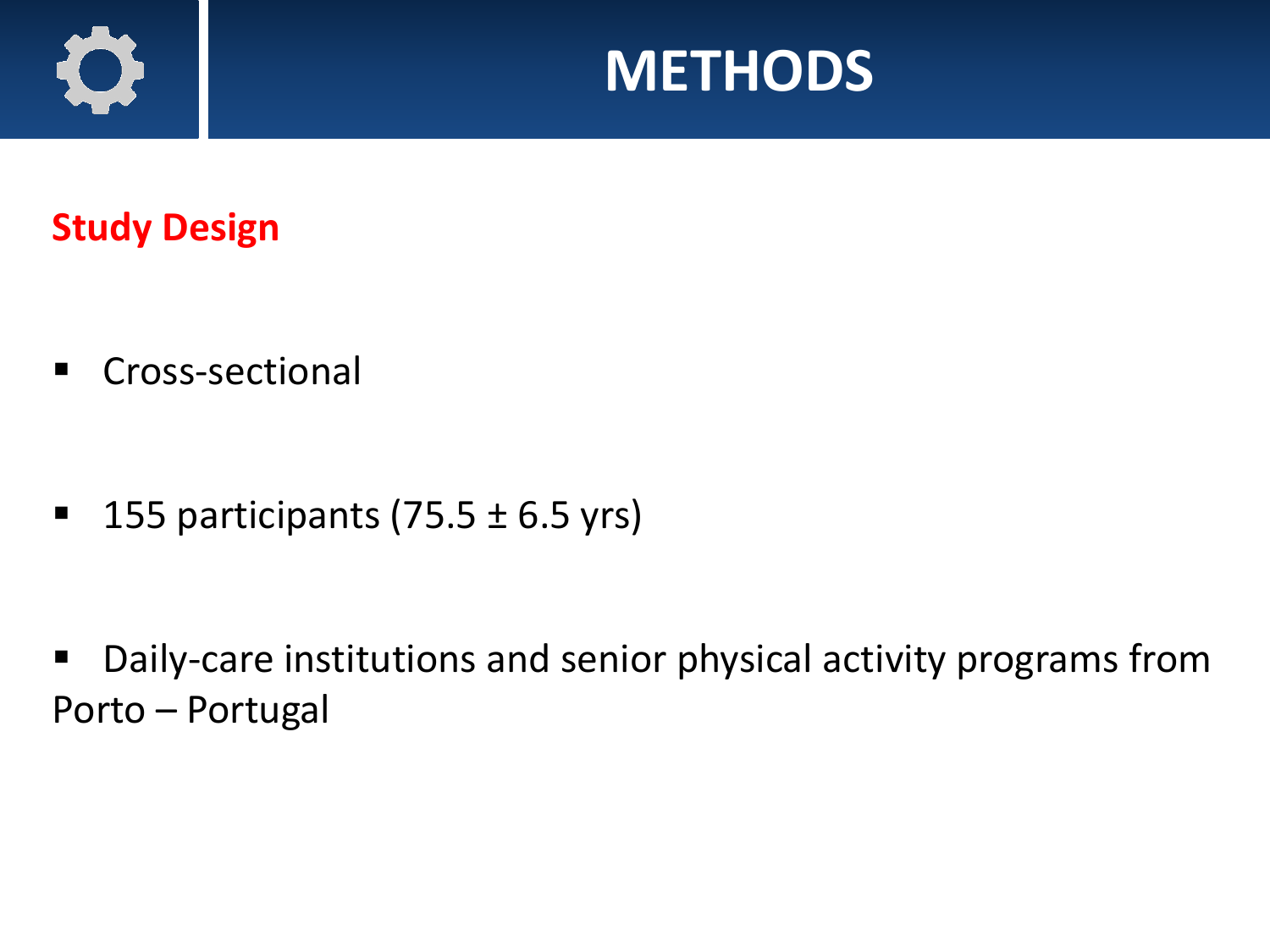

### **METHODS**

| <b>Inclusion Criteria</b> | <b>Exclusion Criteria</b>                                                                                                                                                                                                                        |  |  |
|---------------------------|--------------------------------------------------------------------------------------------------------------------------------------------------------------------------------------------------------------------------------------------------|--|--|
| Age $\geq 65$ years old   | Established diagnosis of cardiovascular<br>disease or cognitive disorders,<br>orthopaedic impairments, arrhythmias,<br>severe hypertension, acute coronary<br>syndrome, pulmonary and renal<br>comorbidities, and peripheral arterial<br>disease |  |  |

#### **Ethics**

Ethics Committee of Faculty of Sports, University of Porto (02.2018)

Procedures according to Helsinki declaration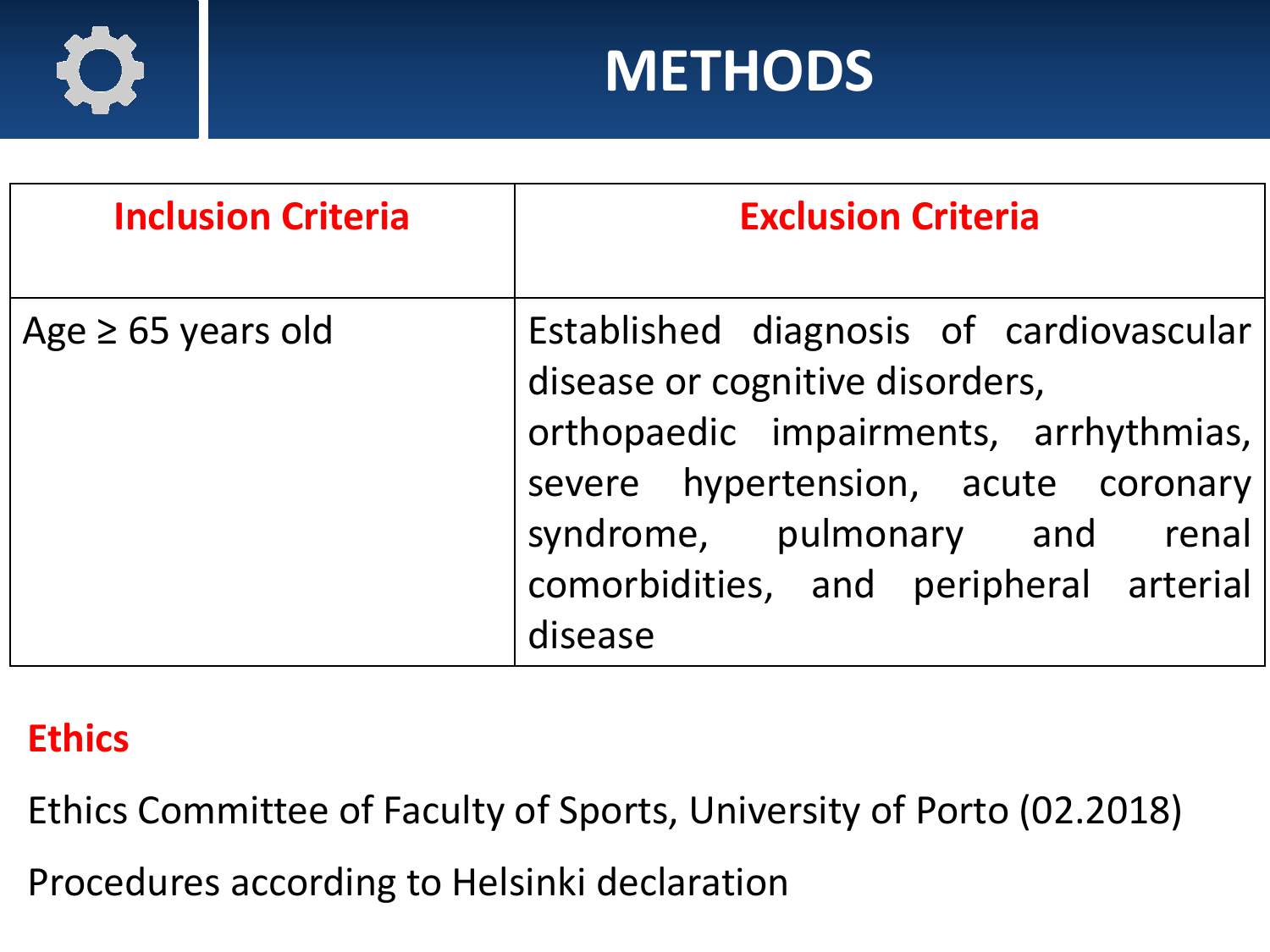

### **MEASUREMENTS**

#### **Cardiorespiratory Fitness**

■ 6 minute-walk test: submaximal exercise test

The Gerontologist 2012, 53: 255

#### **Arterial Stiffness**

- Carotid-femoral pulse wave velocity (c-f PWV)
- Applanation tonometry (SphygmoCor, AtCor Medical, Australia)
- Direct distance, 2 measurements (mean), c-f PWV x 0.8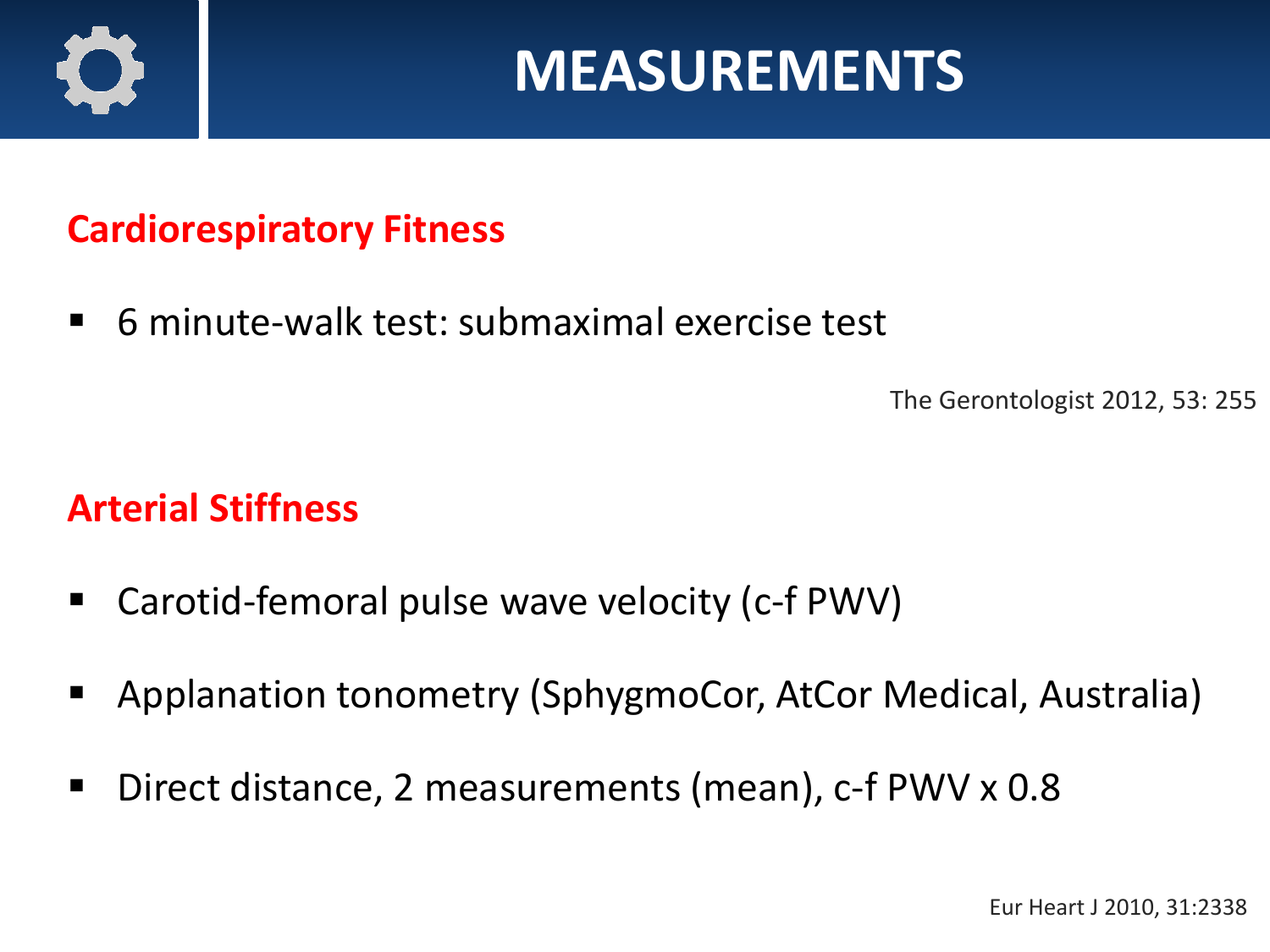

### **MEASUREMENTS**

#### **Cognitive Function**

- Portuguese validated version of the Montreal Cognitive Assessment (MoCA)
- Cognitive domains: Executive functions, language, visuospatial skills, short term memory, attention, concentration and working memory, spatial and temporal orientation
- Maximum score: 30 points
- 1 additional point for subjects with 12 or less years of education

Avaliação Psicológica 2010, 9: 345 J Am Geriatr Soc 2005, 53: 695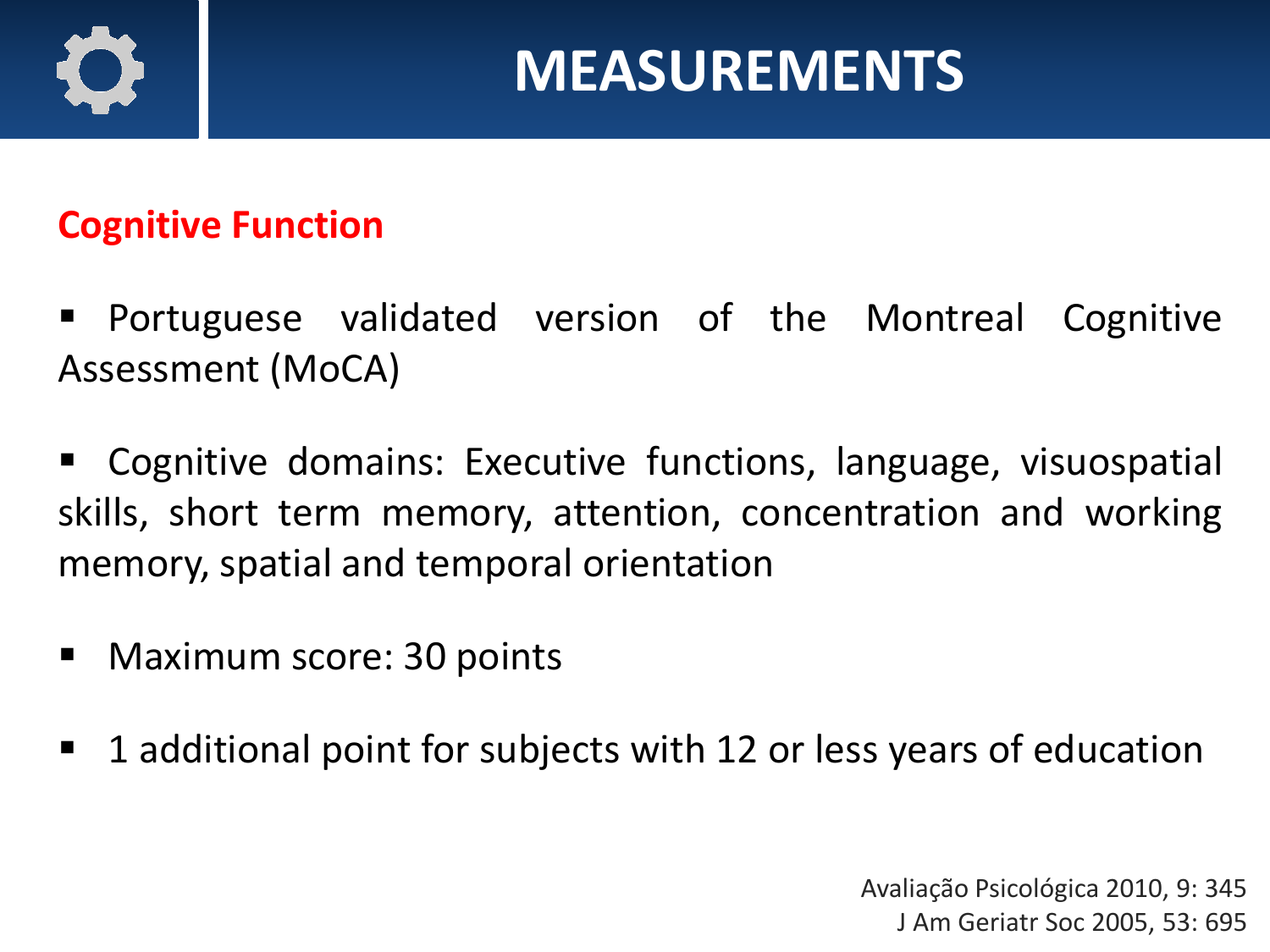

#### **Statistical Procedures**

- Descriptive statistics (mean  $\pm$  sd; frequencies)
- Between genders comparisons (t-test, chi-square test, Mann-Whitney)
- Bivariate correlation (cfPWV, MoCA and 6 min-walk test)
- Simple mediation analysis:
	- 1 dependent, 1 independent and 1 potential mediator
	- Bootstrapping procedures (direct, *indirect* and total effect)
	- Hayes's PROCESS macro for SPSS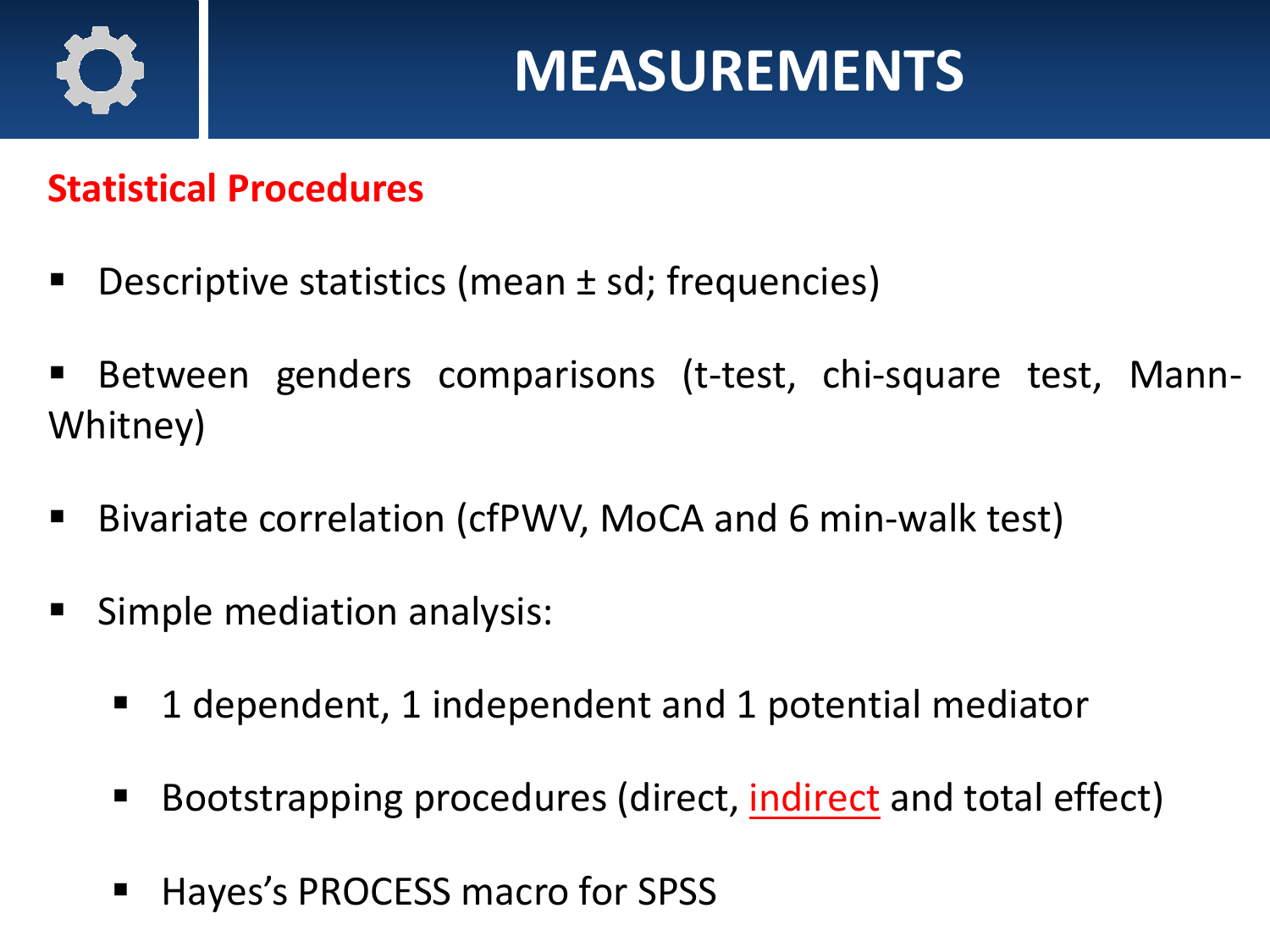

## **RESULTS- Sample Characteristics**

|                                            | <b>Total</b>      | Female            | <b>Male</b>       |         |
|--------------------------------------------|-------------------|-------------------|-------------------|---------|
|                                            | $(N=155)$         | $(N=108)$         | $(N=47)$          | p       |
| <b>Physical Characteristics, mean ± sd</b> |                   |                   |                   |         |
| Age (years)                                | $75.5 \pm 6.5$    | $75.8 \pm 6.6$    | $74.8 \pm 6.5$    | .384    |
| Body mass index ( $\text{kg/m}^2$ )        | $27.6 \pm 4.4$    | $27.5 \pm 4.6$    | $27.7 \pm 4.0$    | .873    |
| Waist circumference (cm)                   | $94.6 \pm 13.8$   | $91.2 \pm 11.9$   | $102.3 \pm 14.8$  | $-.001$ |
| Hip circumference (cm)                     | 103.2 ±14.8       | $101.9 \pm 10.2$  | $106.3 \pm 21.8$  | .781    |
| Education, %(N)                            |                   |                   |                   | .014    |
| Primary and elementary education           | 69 (107)          | 74 (80)           | 57.4(27)          |         |
| Secondary school                           | 18.7(29)          | 13(14)            | 31.8(15)          |         |
| <b>Higher education</b>                    | 12.3(19)          | 13(14)            | 10.6(5)           |         |
| Hemodynamics, mean ± sd                    |                   |                   |                   |         |
| SBP (mmHg)                                 | $128.1 \pm 17.1$  | $127.4 \pm 19.0$  | $129.7 \pm 11.9$  | .367    |
| DBP (mmHg)                                 | $67.7 \pm 9.0$    | $66.3 \pm 9.8$    | $70.8 \pm 6.1$    | .001    |
| Mean Arterial Pressure (mmHg)              | $88.9 \pm 11.7$   | $88.2 \pm 13.2$   | $90.6 \pm 7.5$    | .143    |
| <b>Resting Heart Rate (bpm)</b>            | $63.5 \pm 9.9$    | $65.4 \pm 9.5$    | $59.3 \pm 9.3$    | $-.001$ |
| c-f PWV $(m/s)$                            | $11.5 \pm 3.1$    | $11.7 \pm 3.3$    | $11.0 \pm 2.6$    | .199    |
| Cardiorespiratory fitness, mean ± sd       |                   |                   |                   |         |
| 6 min-walk test (m)                        | $471.3 \pm 161.7$ | $438.2 \pm 159.5$ | $545.2 \pm 142.2$ | $-.001$ |
| <b>Cognitive Function, mean ± sd</b>       |                   |                   |                   |         |
| MoCA (score)                               | $20.0 \pm 6.3$    | $19.2 \pm 6.7$    | $22.0 \pm 4.7$    | .004    |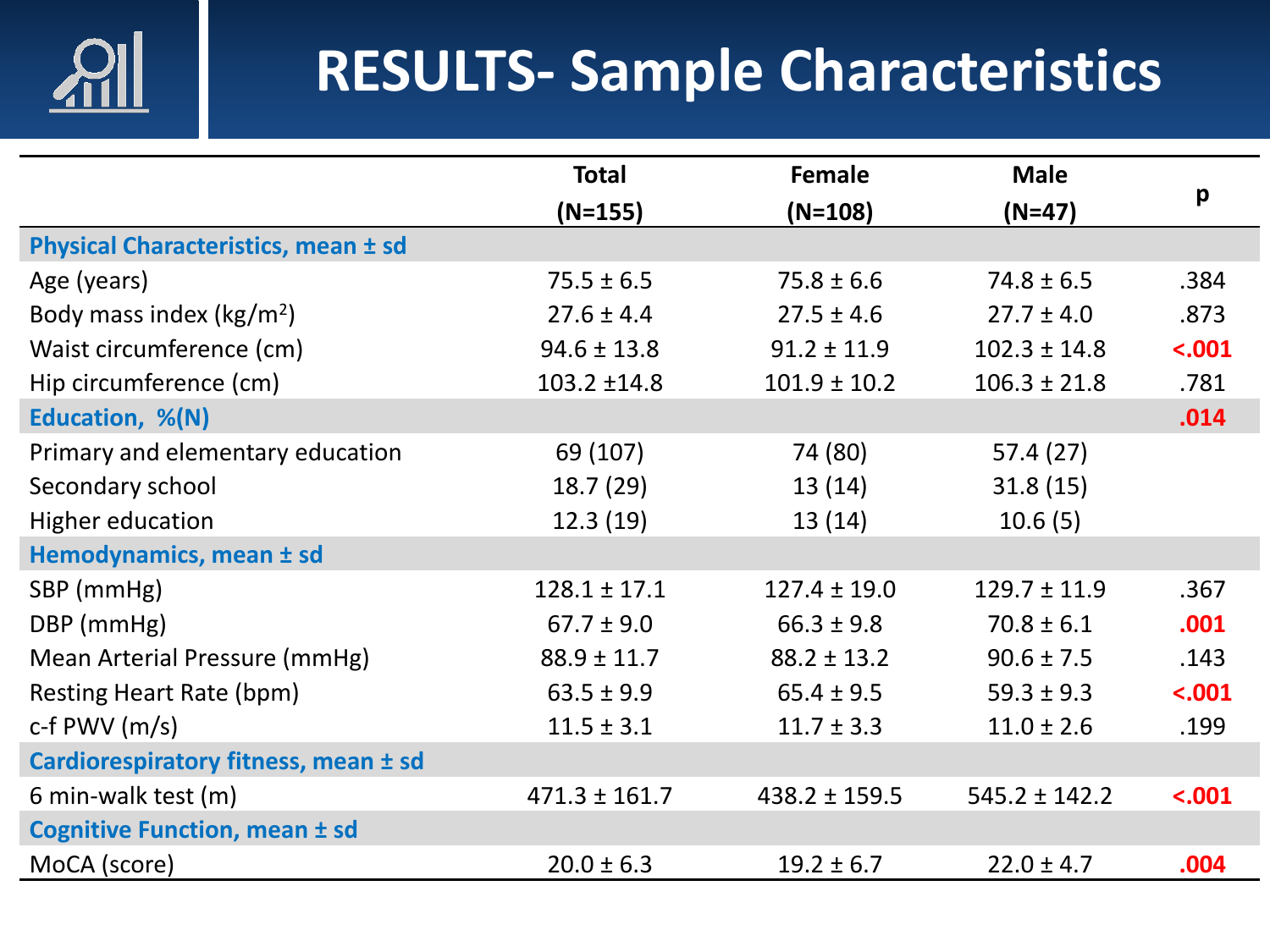## **RESULTS- Mediation Analysis**





#### **INDIRECT EFFECT= -.516 (95%CI: -.773; -.305)**

Unadjusted mediation model Unpublished data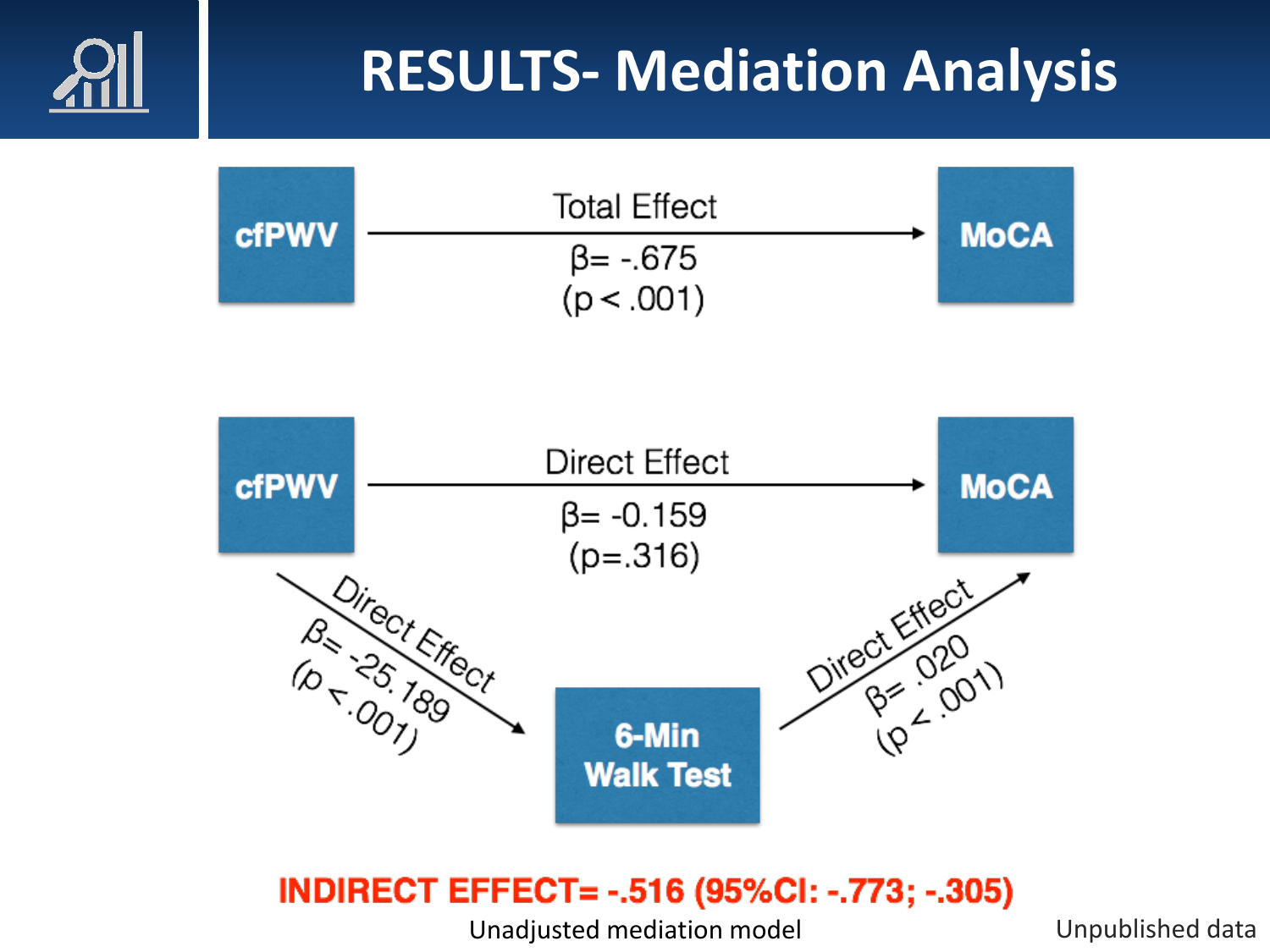## **RESULTS- Mediation Analysis**





#### **INDIRECT EFFECT= -.229 (95%CI: -.449; -.048)**

Adjustments for gender and age Theorem Compublished data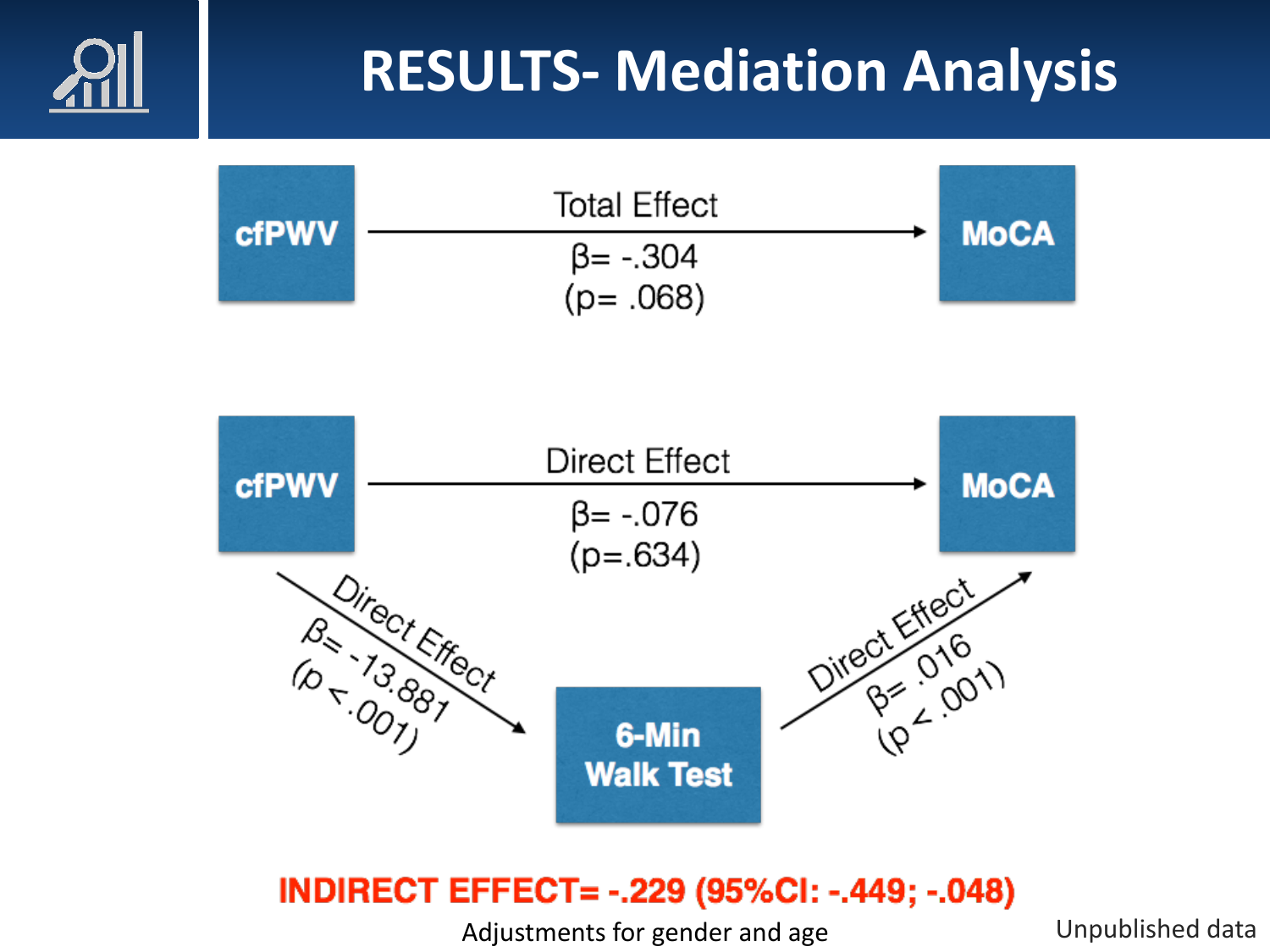

Cardiorespiratory fitness, independently of gender and age, has a mediator capacity in the association between arterial stiffness and cognitive function

Exercise programs aiming to improve cardiorespiratory fitness might positively affect the association between arterial stiffness an and cognition function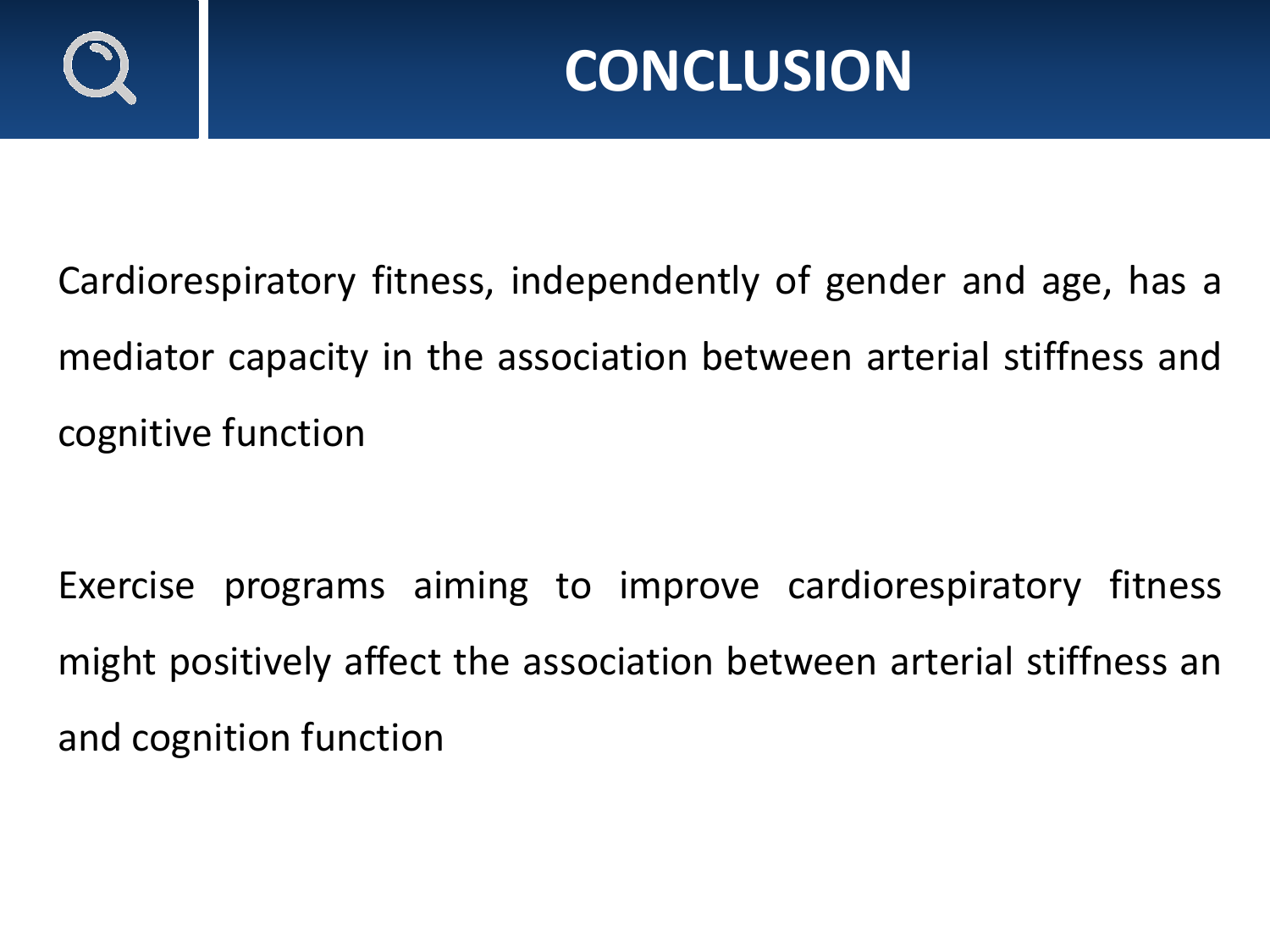

### **STUDY LIMMITATIONS**

Non-randomized cross sectional study

Small sample size

Physical activity was not controlled